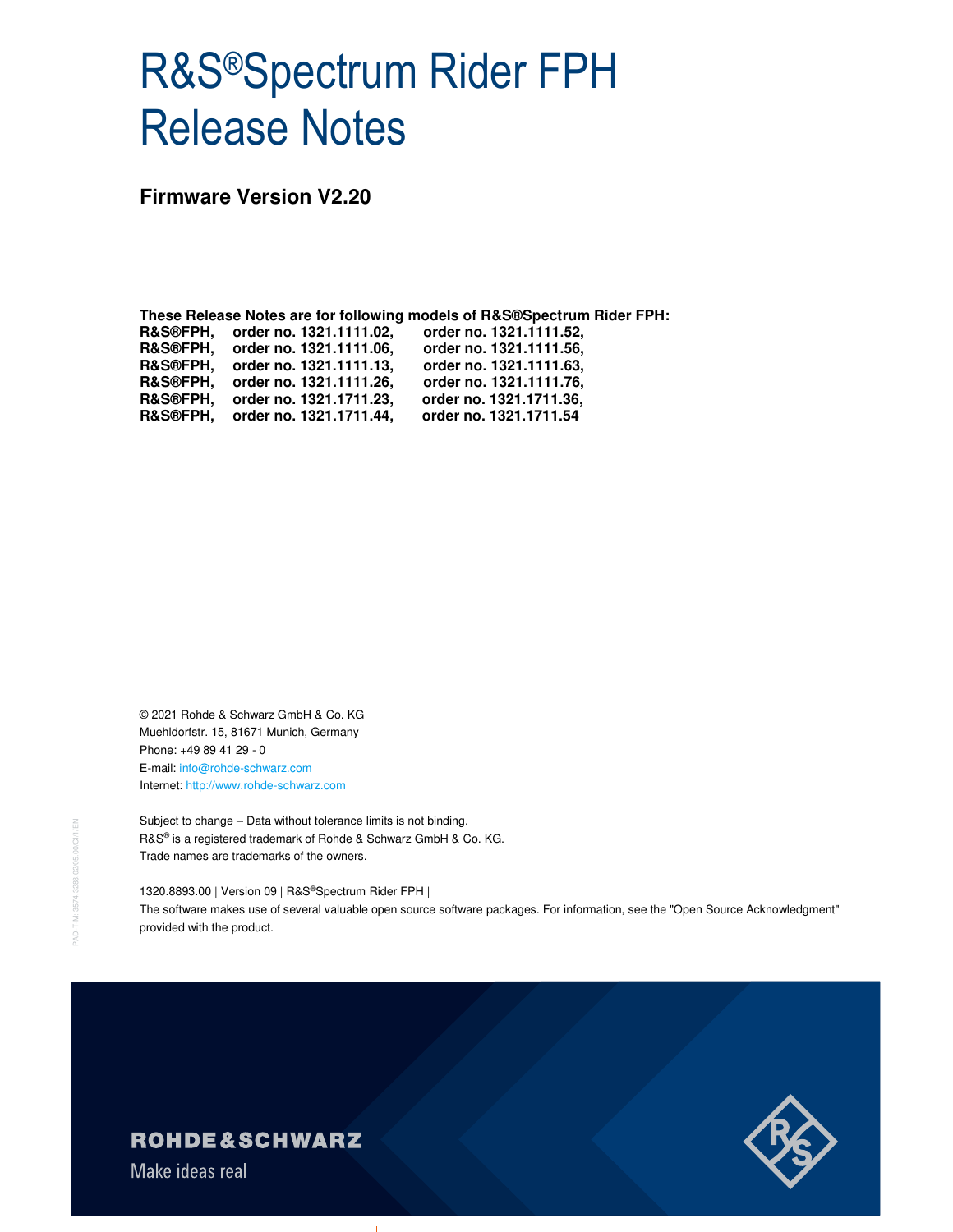## **Contents**

| $\mathbf{1}$     | Information on the current version and history 3 |  |
|------------------|--------------------------------------------------|--|
| 1.1              |                                                  |  |
| 1.2              |                                                  |  |
| 1.3              |                                                  |  |
| 1.4              |                                                  |  |
| $\mathbf{2}$     |                                                  |  |
| 3                |                                                  |  |
| $\boldsymbol{4}$ |                                                  |  |
| 5                |                                                  |  |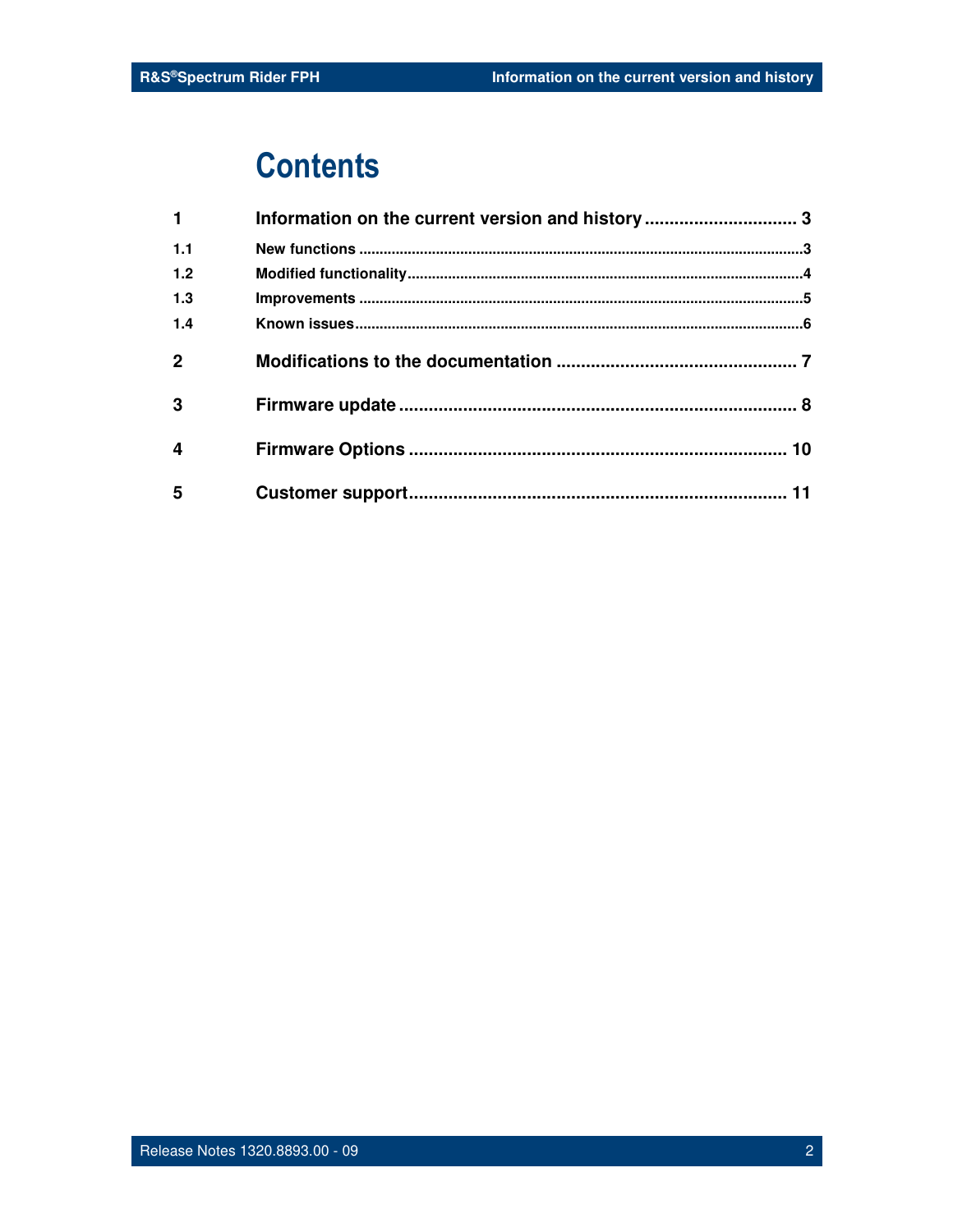## **1 Information on the current version and history**

## 1.1 New functions

The following table lists the new functions and indicates the version in which the new function was introduced:

### **New functions in firmware V2.20:**

| Version | Contents                                                                                                       |
|---------|----------------------------------------------------------------------------------------------------------------|
|         | Support of new instrument models:<br>R&S® FPH 5kHz to 13.6 GHz with tracking generator, order no. 1321.1711.23 |
| V2.20   | R&S <sup>®</sup> FPH 5kHz to 26.5 GHz with tracking generator, order no. 1321.1711.36                          |
|         | R&S <sup>®</sup> FPH 5kHz to 44.0 GHz, order no. 1321.1711.44                                                  |
|         | R&S® FPH 5kHz to 44.0 GHz with tracking generator, order no. 1321.1711.54                                      |

### **New functions in earlier firmware versions:**

| <b>Version</b>    | <b>Functions</b>                                                                                                    |
|-------------------|---------------------------------------------------------------------------------------------------------------------|
| V2.10             | Added SCPI Commands to retrieve compass information obtained by FPH from HE400<br>antenna                           |
| V2.10             | Added SCPI Commands to retrieve GPS time obtained by FPH from the connected<br><b>GPS mouse</b>                     |
| V2.10             | Support for HE800-PA antenna in variant FPH .26                                                                     |
| V <sub>2.10</sub> | Included ICNIRP Limit lines to default files in FPH                                                                 |
| V2.00             | Supports Gated Trigger Measurements in SEM, ACLR and OBW Measurement modes.<br>Requires Option R&S® FPH-K57         |
| V2.00             | Support for saving dataset in csv format (in Spectrum Analyzer mode only)                                           |
| V2.00             | Support for explicit Horizontal and Vertical polarization in EIRP measurements                                      |
| V2.00             | Added SCPI Command to read out Memory Trace                                                                         |
| V1.90             | Support of Marker Tracking in Spectrum Analyzer Application                                                         |
| V1.90             | EIRP measurement mode                                                                                               |
| V1.80             | Gated Trigger Support for Channel Power Measurement, Spectrogram and<br>Spectrogram playback applications           |
| V1.80             | Spectrum Analyzer frequency extension from 5 kHz down to 100 Hz for FPH models<br>.06/.13/.26. Requires R&S®FPH-B29 |
| V1.80             | Audio tone function added to Spectrum Analyzer Application                                                          |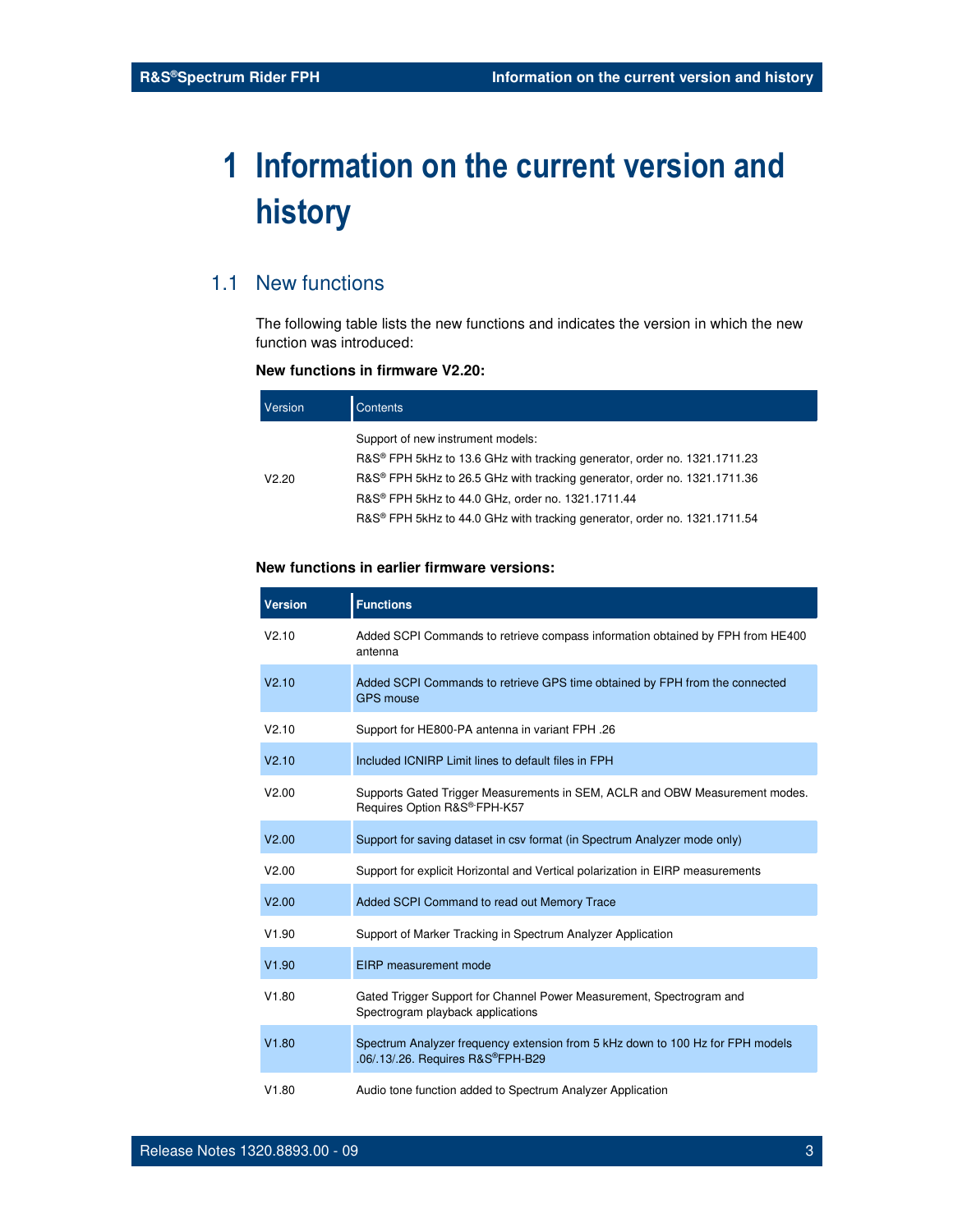| V1.70 | Support of digital demodulation (ASK/FSK) - requires R&S®FPH-K7                                                              |
|-------|------------------------------------------------------------------------------------------------------------------------------|
| V1.70 | Support for N-Type Connector in model R&S®FPH26 (Only at production in the factory)<br>- requires R&S <sup>®-</sup> FPH-B100 |
| V1.70 | High resolution frequency counter (up to 0.001 Hz)                                                                           |
| V1.70 | Support of additional Power Meter units Vemf, dBuVemf, dBmVemf                                                               |
| V1.60 | Frequency extension up to 31 GHz (available on specific FPH variants)                                                        |
| V1.60 | Instrument Sanitization/Secure Flash Erase                                                                                   |
| V1.60 | Support of optical power sensor UPM100 from ODM Inc. (works with K9-Option)                                                  |
| V1.60 | Modulation Rate display in FM Demodulation (works with K7-Option)                                                            |
| V1.60 | Support for HE400BC and HE400MW Antenna                                                                                      |
| V1.50 | Support for Gated Sweep                                                                                                      |
| V1.50 | Support for HE400 Antenna                                                                                                    |
| V1.50 | Support for Trigger Delay in Video Trigger                                                                                   |
| V1.50 | Support for NRP6 and NRP6AN Power Sensors (only via USB interface)                                                           |

## 1.2 Modified functionality

The following table lists the modified functions and indicates the version in which the modification was carried out:

## **Modified functionality in firmware V2.20:**

| <b>Version</b> | <b>Functions</b>                                                                                                |
|----------------|-----------------------------------------------------------------------------------------------------------------|
| V2.20          | Maps Application (R&S®FPH-K16): Indoor Position button is enabled only when a USB<br>thumb drive is plugged in. |

## **Modified functionality in earlier firmware versions:**

| <b>Version</b>    | <b>Functions</b>                                                                  |
|-------------------|-----------------------------------------------------------------------------------|
| V2.10             | Maximum possible Sweep time in Spectrum Analyzer for zero span increased to 3000s |
| V <sub>2.10</sub> | Speed improvements for FFT computation in Spectrum Analysis Application           |
| V2.10             | Sweep Time calculations adjusted for better accuracy                              |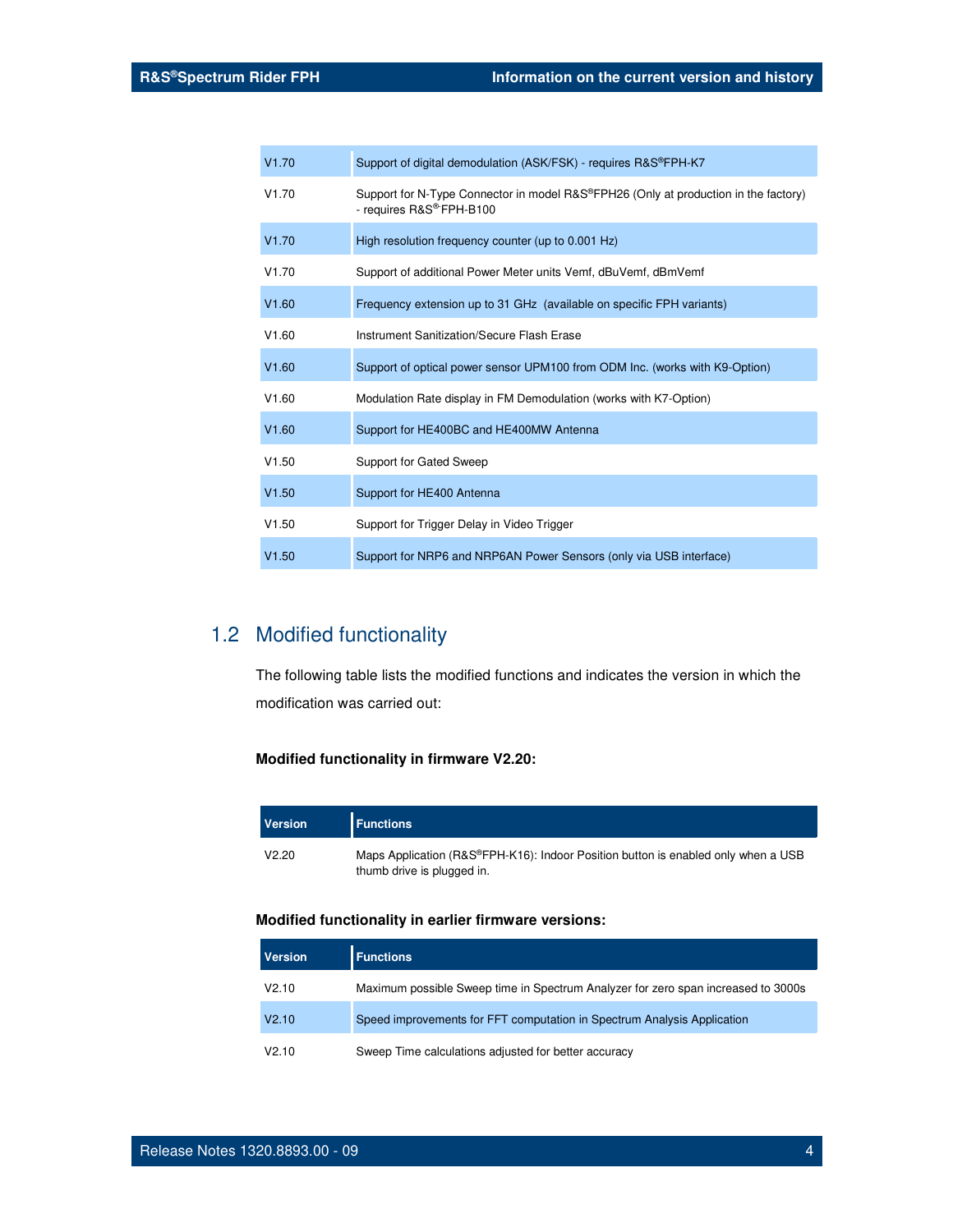| V2.10 | Maps Application: Indoor Position is now enabled even when USB thumb drive is not<br>plugged in |
|-------|-------------------------------------------------------------------------------------------------|
| V2.00 | Boot up screen is updated                                                                       |
| V2.00 | Improved Booting time (roughly 2 seconds)                                                       |
| V2.00 | Improved Spur performance                                                                       |
| V1.90 | SNR added to Analog Modulation Summary View                                                     |
| V1.90 | Support of HE400MW Antenna                                                                      |
| V1.90 | Supports automatic reboot after firmware update from Instrument View                            |
| V1.80 | Improved display of Power Level in Channel Power Measurement to two decimal point<br>accuracy   |
| V1.80 | Trace View Mode selection for Trace 2 in Spectrum Analyzer application                          |
| V1.80 | SCPI command to turn on high resolution frequency counter                                       |
| V1.80 | Dataset and screen shot saving to non-default working directory                                 |
| V1.60 | Channel Power Measurement in Maps                                                               |
| V1.50 | Smooth and faster Navigation in File Browser and in Setup Pages                                 |

## 1.3 Improvements

The following tables list the improvements and indicate since which version these improvements are available:

### **Improvements in firmware V2.20:**

| <b>Version</b> | <b>Improvements</b>                                                                |
|----------------|------------------------------------------------------------------------------------|
| V2.20          | Corrected the Trace average calculation in Receiver Mode Application (R&S®FPH-K43) |

### **Improvements in earlier firmware versions:**

| <b>Version</b> | <b>Improvements</b>                                                                                                           |
|----------------|-------------------------------------------------------------------------------------------------------------------------------|
| V2.00          | With Option R&S®FPH-B29 installed, the displayed Frequency extension value in<br>Installed Options Page is corrected to 100Hz |
| V1.90          | Fixed Command [SENSe: SWEep: POINts? In Spectrum Analyzer Mode                                                                |
| V1.90          | Fixed issue where MAC address is not visible when device is turned-on with no network<br>cable connected                      |
| V1.90          | Missing parameters for K-29 Pulse Power Measurements are enabled back                                                         |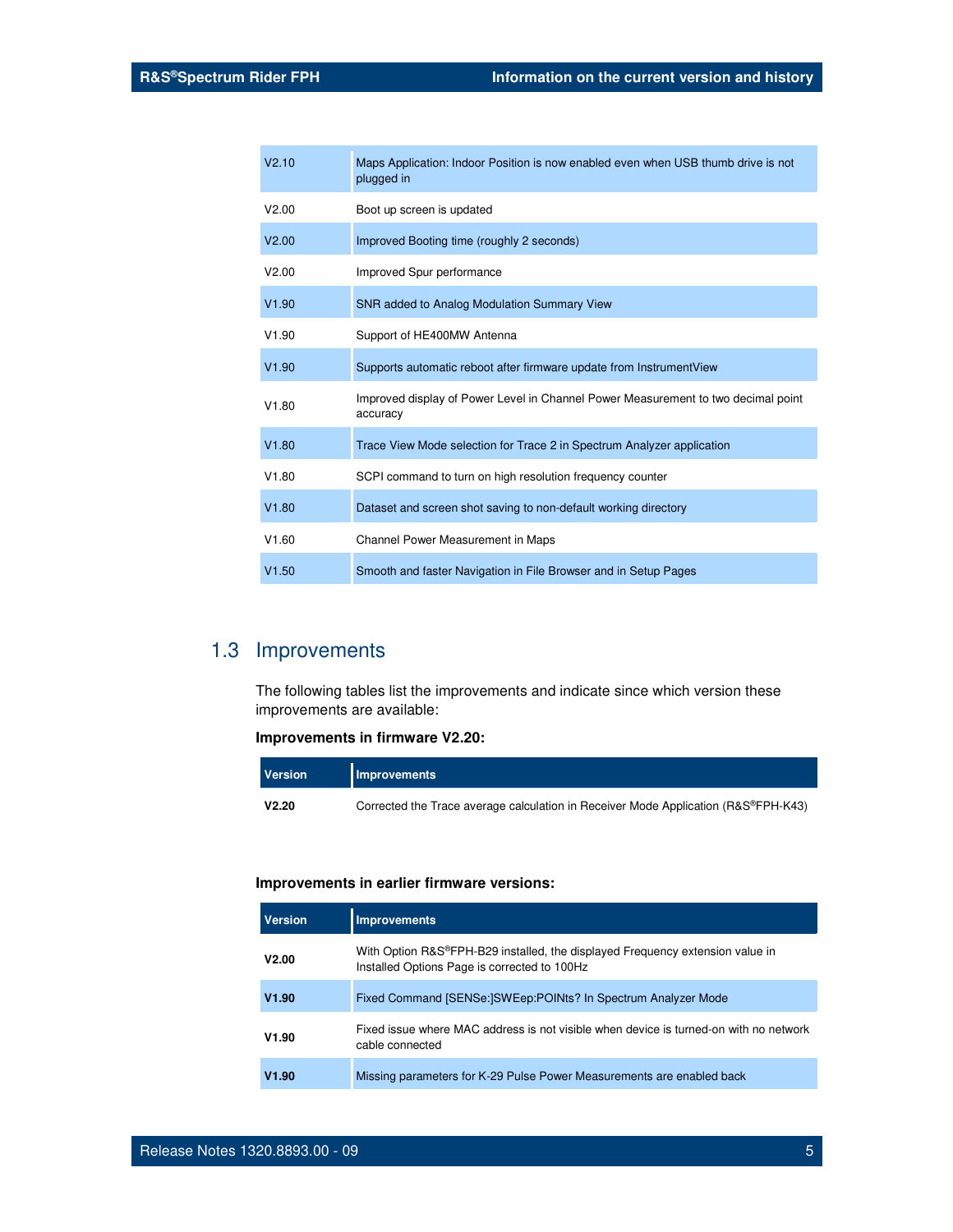| V1.80 | Improved spurious performance in FPH models .06/.13/.26 |
|-------|---------------------------------------------------------|
| V1.70 | Improvement in (faster) detection of Power Sensors      |
| V1.70 | Improved synthesizer settings in R&S®FPH26              |
| V1.50 | Improved Measurement Speed                              |

## 1.4 Known issues

There are no known issues in this release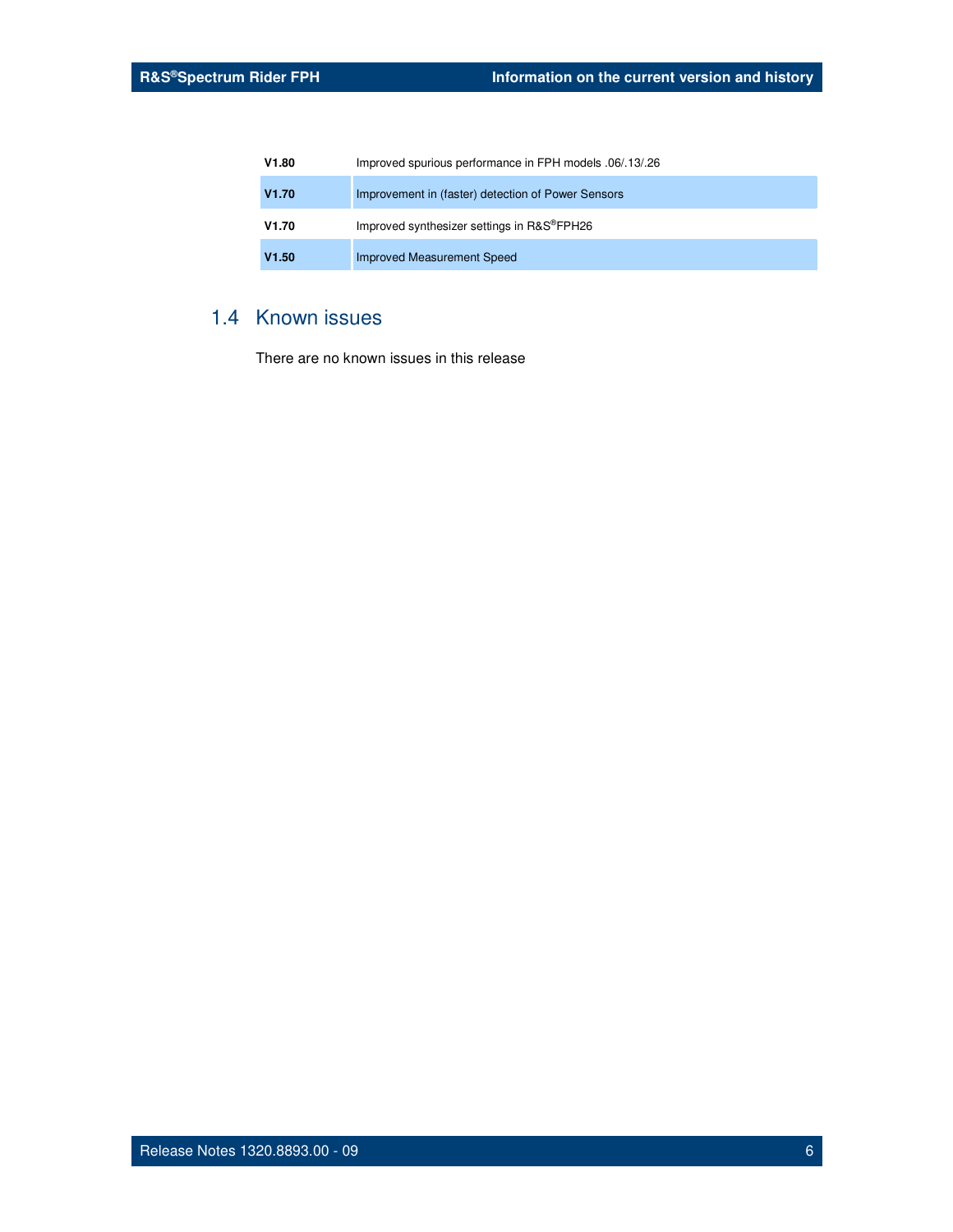## **2 Modifications to the documentation**

The latest manual from the R&S®Spectrum Rider FPH can be downloaded from the product web page at http://www.rohde-schwarz.com/manual/fph.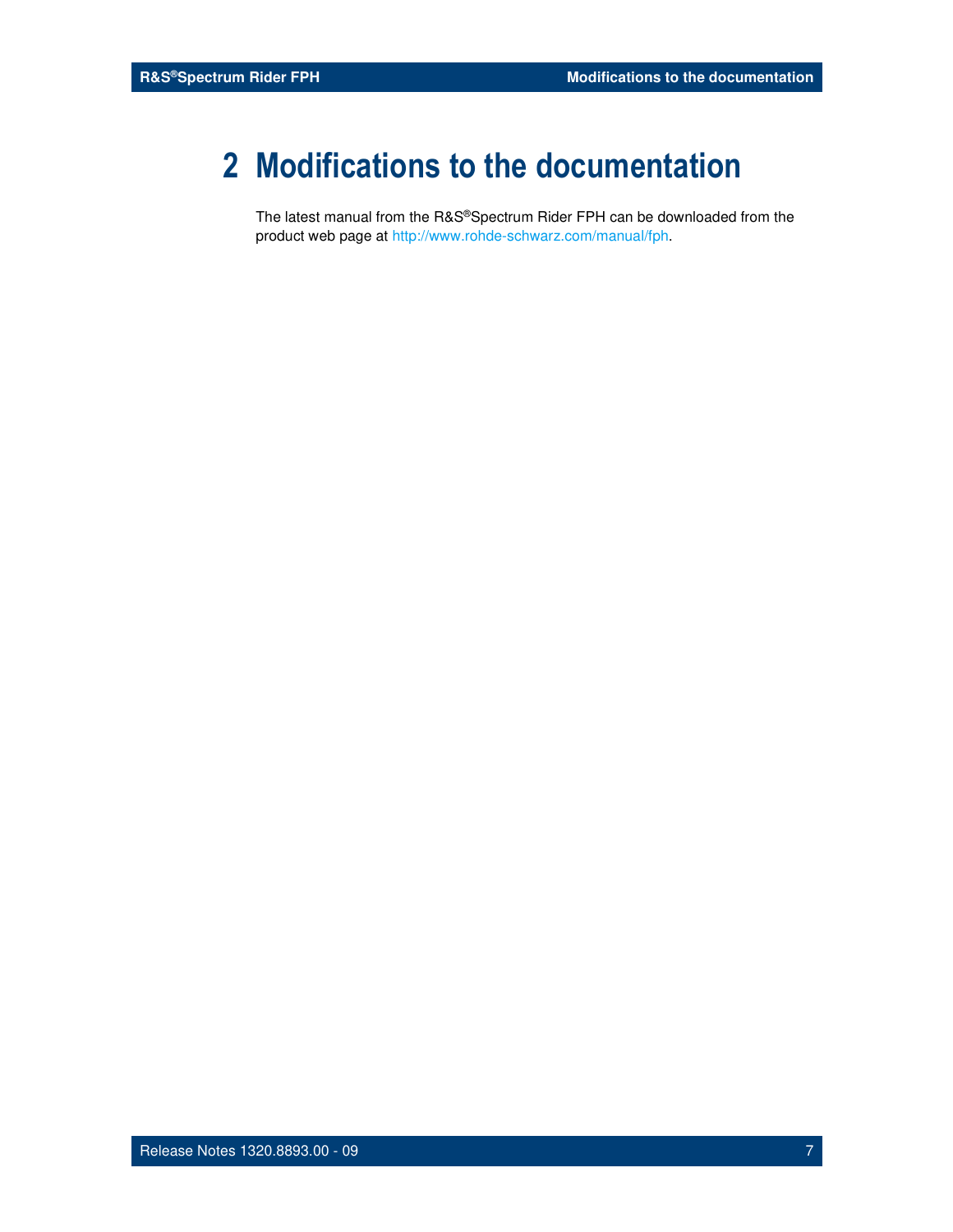## **3 Firmware update**

New firmware versions usually contain new features, improvements of existing functionality, bug fixes etc. When a new firmware version is available, it is recommended to replace the old firmware with the new one.

#### **R&S®InstrumentView**

Firmware release V2.20 corresponds to R&S®InstrumentView V2.5, which is available on the Rohde & Schwarz web page as a separate update package.

Although older versions of R&S®InstrumentView might be able to communicate with firmware release V2.20, an update of R&S®InstrumentView is highly recommended, as older R&S®InstrumentView versions might not support all functions included in the new firmware release.

#### **Updating the firmware**

The latest firmware version is available for download on the internet: http://www.rohde-schwarz.com/firmware/fph



 Before you update the firmware, you should make a backup of the data that you have stored on the R&S®Spectrum Rider FPH (datasets, screenshots, transducer factors etc.). You can make a backup with the tools available in the R&S®InstrumentView software package. The firmware update itself does not delete or modify that data, but it is recommended to perform a factory reset after the firmware update to update predefined limit lines, channel tables etc. The factory reset, however, does delete user data.

1. Download the firmware installer from the internet.

The firmware comes in a single .exe file.

- 2. Save the file to the root directory of a memory stick.
- 3. Run the .exe file to unpack the self-extracting zip archive.

The following files are extracted.

```
FPH_<version>_bootloader_1.bin 
FPH_<version>_bootloader_2.bin 
FPH_<version>_bootloader_7.bin 
FPH_<version>_osimage.bin 
FPH_<version>_updater.bin 
FPH_<version>_xmegaloadfiles.bmp
```
Make sure that only these files are present in the root directory of the memory stick.

- 4. Turn off the R&S®Spectrum Rider FPH Spectrum Analyzer.
- 5. Connect the memory stick to one of the USB interfaces of the R&S®Spectrum Rider FPH.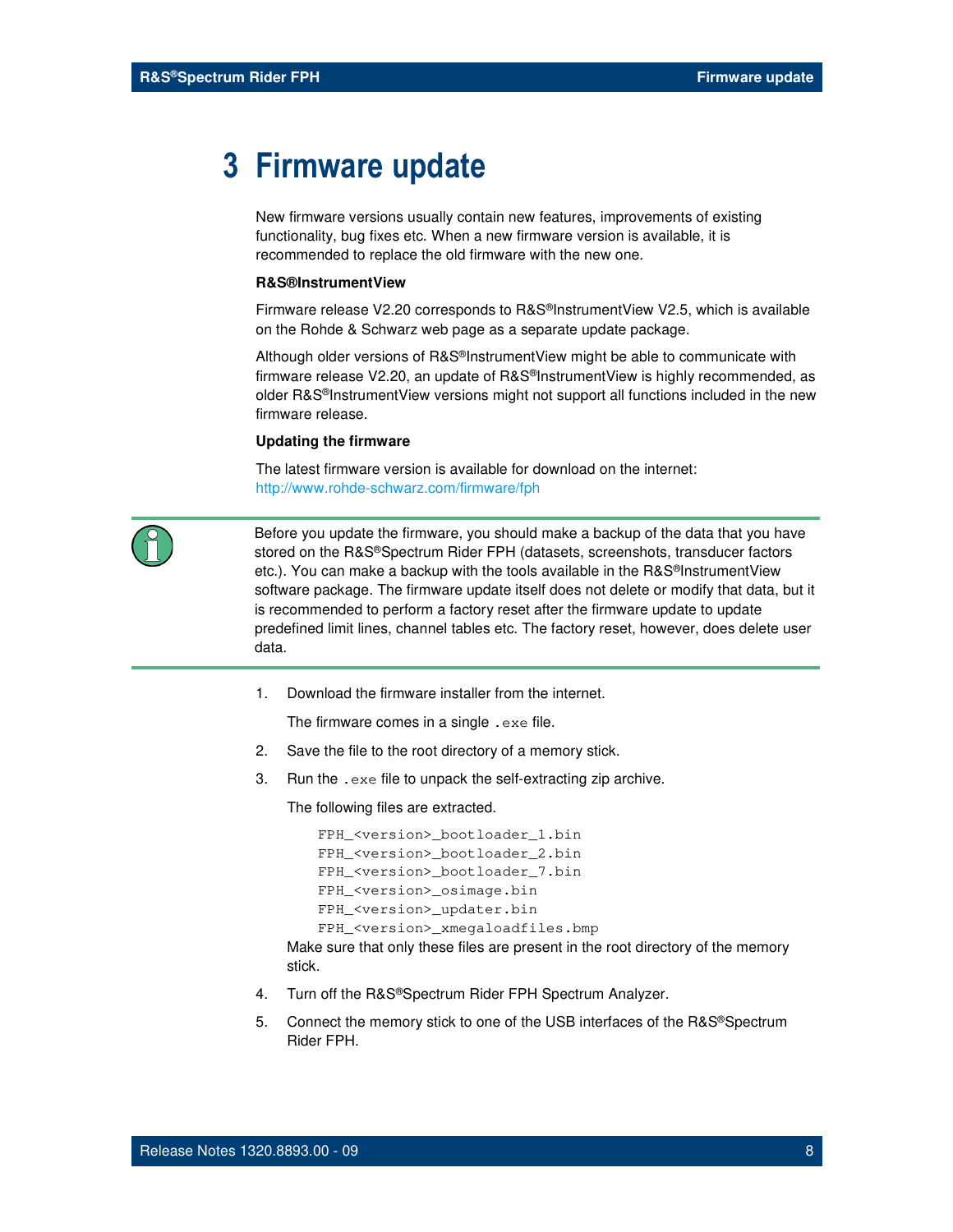

6. Press the "Preset" key and the number "8" key simultaneously.

- 7. Turn on the R&S®Spectrum Rider FPH and keep pressing the two keys for at least 5 seconds after the startup screen appears.
- 8. Release the keys.

The booting process continues. After a couple of seconds, the R&S®Spectrum Rider FPH asks you if you really want to update the firmware.

9. Press the "Enter" (Round button in the rotary) key to update the firmware. (You can cancel the firmware update with the "CANCEL" key.)

The firmware update takes several minutes. The R&S®Spectrum Rider FPH shows a message when the firmware update is done.

**Note**: Do not turn off the R&S®Spectrum Rider FPH during the firmware update.

- 10. Turn off the R&S®Spectrum Rider FPH.
- 11. Turn on the R&S®Spectrum Rider FPH.

The R&S®Spectrum Rider FPH boots with the new firmware version.

12. Optional: It is recommended to perform a **factory reset** after a firmware update to replace the predefined limit lines, channel tables and other data with the latest updates.

**Note**: Before you start a factory reset, make sure to make a backup of your data that you have saved on the R&S®Spectrum Rider FPH. Otherwise that data is deleted.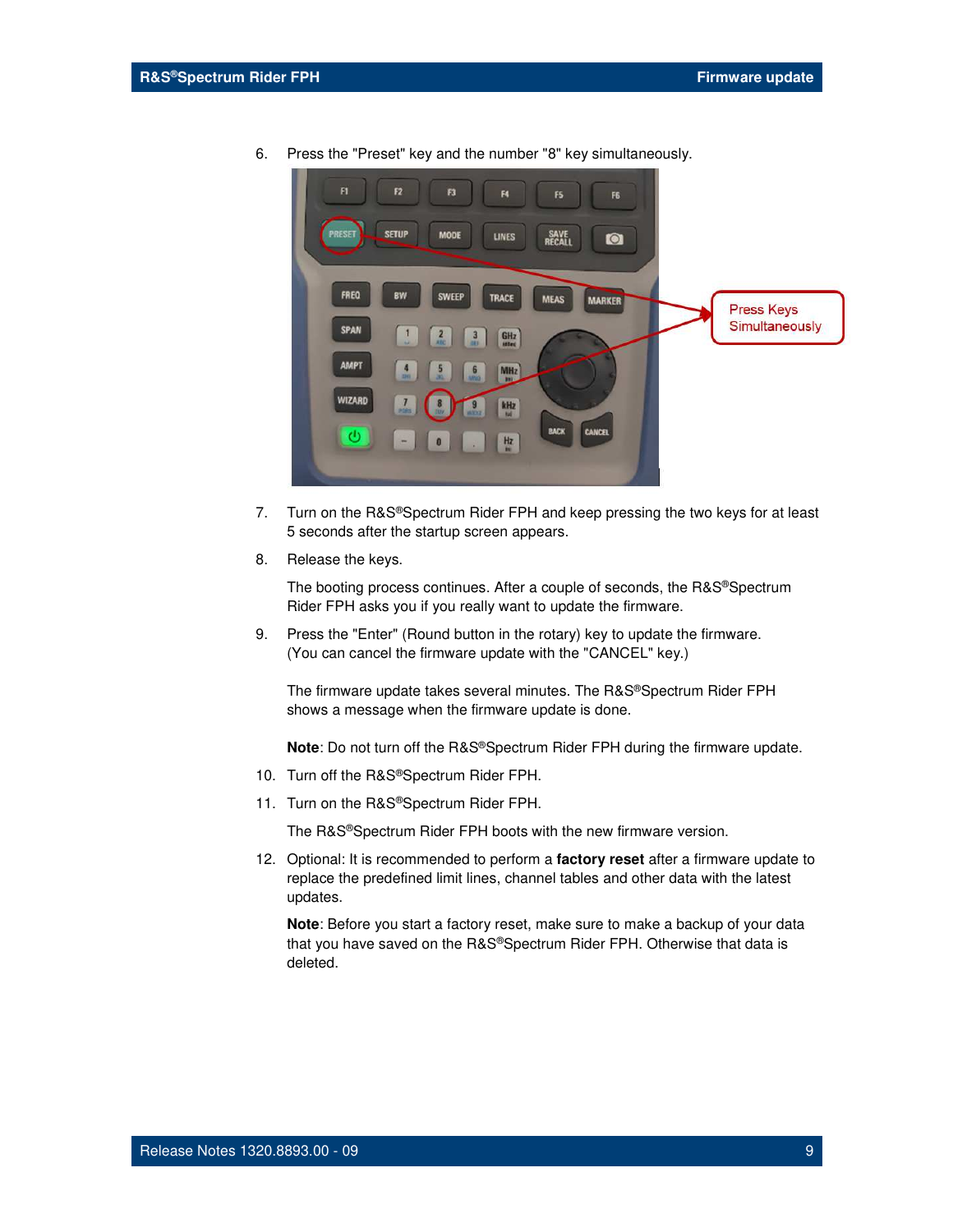## **4 Firmware Options**

You can equip the R&S®Spectrum Rider FPH with optional functionality or firmware options like the analog demodulation application or the receiver application. These firmware options expand the functionality of the R&S®Spectrum Rider FPH with new measurement functions settings etc.

#### **Installing firmware options**

To install a new firmware option, you have to enter a license key for validation.

The license key is included in the delivery of the firmware option.

- 1. Press the "Setup" key to enter the instrument setup menu.
- 2. Select the "Installed Options" menu item. The R&S®Spectrum Rider FPH shows a list of all options that are currently installed on your R&S®Spectrum Rider FPH.
- 3. Select the "Install Option" button and press the "Enter" key. The R&S®Spectrum Rider FPH opens an input field.
- 4. Enter the license key with the alphanumeric keys and confirm the entry with the "Enter" key.
- 5. The license key is a 32-digit number.

The R&S®Spectrum Rider FPH confirms a successful installation. If the R&S®Spectrum Rider FPH shows an "Invalid Key Code" message, try to enter the license key again.